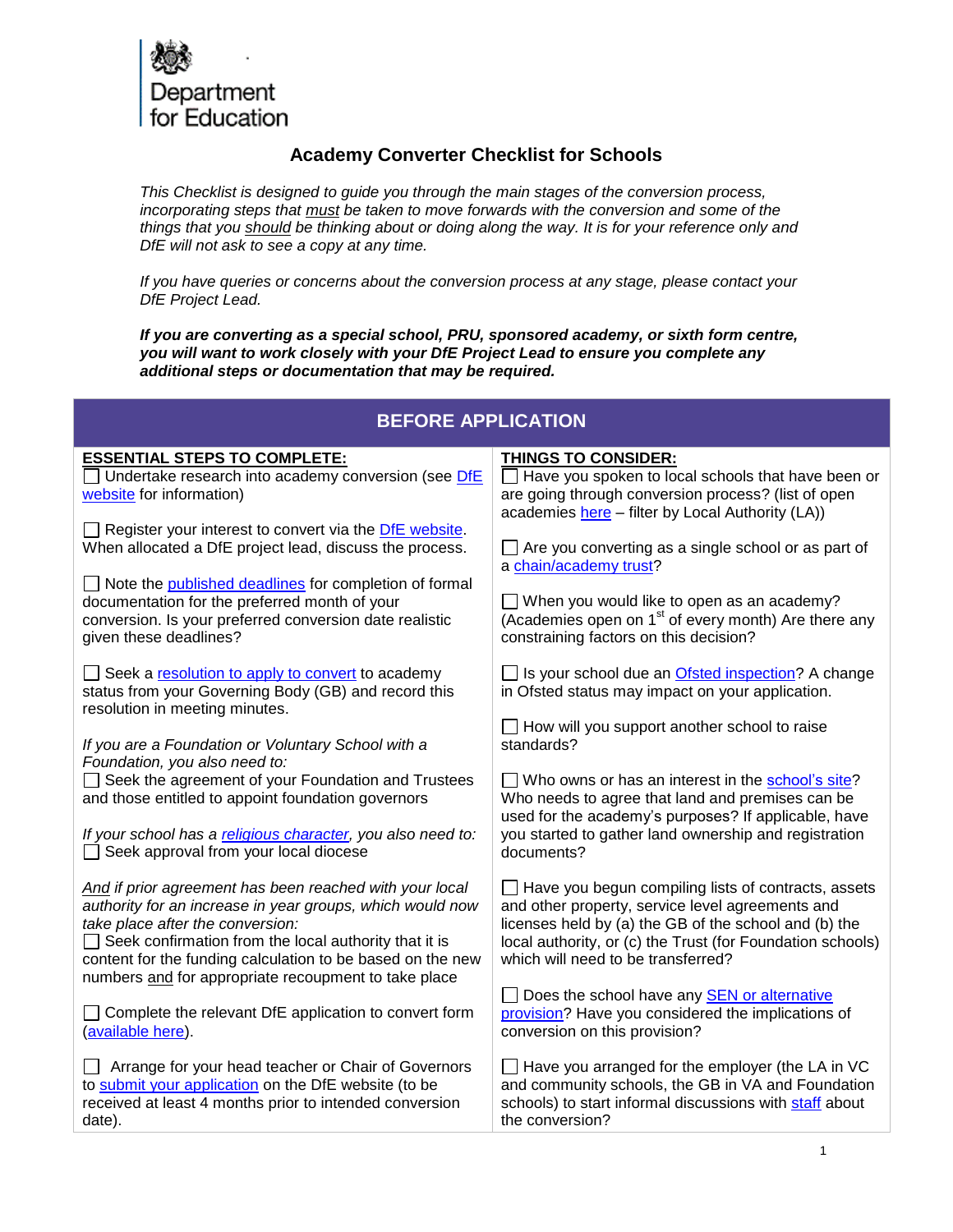

|                                                                                                                           | <b>THINGS TO CONSIDER (cont'd):</b><br>Do you need advice on TUPE? What other advice<br>might you want to procure to inform you on aspects of<br>the conversion process?                                                                                                                                               |  |
|---------------------------------------------------------------------------------------------------------------------------|------------------------------------------------------------------------------------------------------------------------------------------------------------------------------------------------------------------------------------------------------------------------------------------------------------------------|--|
|                                                                                                                           | $\Box$ Have you got a full understanding of the school's<br>present and historic finances?                                                                                                                                                                                                                             |  |
|                                                                                                                           | $\Box$ Does your school have outstanding loans (including<br>financial leases) with the local authority, Diocese or<br>any other body? If so, you will need to obtain a copy of<br>the loan agreement, including interest rate and<br>repayment schedule.                                                              |  |
|                                                                                                                           | $\Box$ Has the school received any grants from external<br>parties? Are there any conditions attached to the<br>grants? Would this be affected by the change to<br>academy status?                                                                                                                                     |  |
|                                                                                                                           | $\Box$ Is your school part of a PFI contract? <sup>1</sup>                                                                                                                                                                                                                                                             |  |
|                                                                                                                           | $\Box$ Is your school part of a BSF contract?                                                                                                                                                                                                                                                                          |  |
|                                                                                                                           | $\Box$ Have you looked at the school's performance data<br>over the past 4 years and made projections for next<br>year? Relevant performance data will be KS2/KS4<br>results plus the progress measures in English and<br>Mathematics. Are there significant variations? What<br>are the reasons for these variations? |  |
|                                                                                                                           | $\Box$ Do you share your school site or buildings or<br>facilities with any other parties? What will the<br>arrangements be after conversion?                                                                                                                                                                          |  |
|                                                                                                                           | $\Box$ If your school has a nursery or childcare centre,<br>who runs them? What is the proposal for these<br>facilities after conversion?                                                                                                                                                                              |  |
| DOCUMENTS TO BE COMPLETED BY THE END OF THIS STAGE:                                                                       |                                                                                                                                                                                                                                                                                                                        |  |
| Confirmation of Governing Body resolution to convert to academy status (retain this for your records)                     |                                                                                                                                                                                                                                                                                                                        |  |
| Written Diocese consent (where applicable)                                                                                |                                                                                                                                                                                                                                                                                                                        |  |
| □ Application Form (submit this to the Department to be received AT LEAST 4 months before your proposed<br>opening date). |                                                                                                                                                                                                                                                                                                                        |  |
| APPROXIMATE TIMING OF THIS STAGE: At your discretion (schools should take the time deemed necessary to                    |                                                                                                                                                                                                                                                                                                                        |  |

be prepared!)

 1 Projects involving PFI contracts can be more complex than others, and therefore can take longer to progress. However, DfE has developed additional guidance to support PFI schools in the conversion project [\(here\)](http://www.education.gov.uk/schools/leadership/typesofschools/academies/primary/steps/a00204867/pfi-academy-projects). If your school does have a PFI contract, please make your DfE project lead aware of the nature of the PFI arrangements from the outset, to enable them to offer any additional support that may be needed.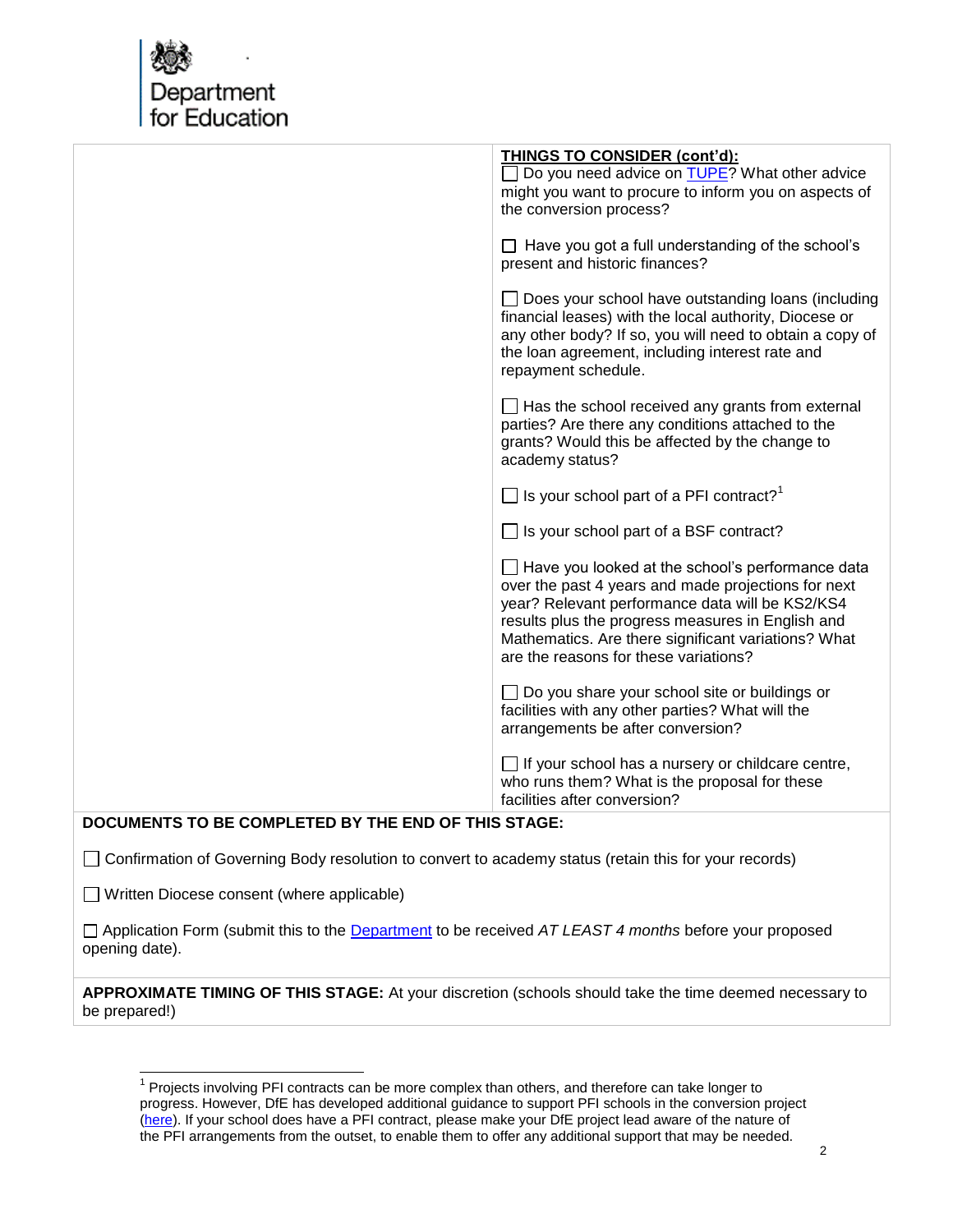

| <b>START OF THE CONVERSION PROCESS</b><br>(ONCE APPLICATION HAS BEEN SUBMITTED)                                                                                                                                                                                                                                                                                                                                                                                                            |                                                                                                                                                                                                                                                                                                                                              |  |
|--------------------------------------------------------------------------------------------------------------------------------------------------------------------------------------------------------------------------------------------------------------------------------------------------------------------------------------------------------------------------------------------------------------------------------------------------------------------------------------------|----------------------------------------------------------------------------------------------------------------------------------------------------------------------------------------------------------------------------------------------------------------------------------------------------------------------------------------------|--|
| <b>ESSENTIAL STEPS TO COMPLETE:</b>                                                                                                                                                                                                                                                                                                                                                                                                                                                        | <b>THINGS TO CONSIDER:</b>                                                                                                                                                                                                                                                                                                                   |  |
| Arrange for your GB to start the statutory consultation<br>with interested parties about becoming an academy.<br>Keep your DfE project lead informed of any significant<br>objections.<br>$\Box$ Notify your local authority of your intention to convert<br>to academy status. Does your LA have a Cabinet<br>Approval process that needs to be considered within your<br>timescales?<br>$\Box$ Work with DfE to provide any additional information<br>needed to support your application | Start the process of opening a bank account for the<br>academy (cannot be completed until academy is<br>registered as company).                                                                                                                                                                                                              |  |
|                                                                                                                                                                                                                                                                                                                                                                                                                                                                                            | $\Box$ Identify solicitors to represent you throughout the<br>process - do they represent value for money? (Please<br>note: schools should not appoint solicitors until after<br>the Academy Order has been granted. DfE will not<br>reimburse schools for any legal costs incurred prior to<br>an AO, if the application is not successful) |  |
|                                                                                                                                                                                                                                                                                                                                                                                                                                                                                            | Do you have an understanding of the Governance<br>changes and legal implications of becoming an<br>academy?                                                                                                                                                                                                                                  |  |
|                                                                                                                                                                                                                                                                                                                                                                                                                                                                                            | □ What kind of services do you intend to deliver in-<br>house and what you will buy-in from the LA or another<br>provider?                                                                                                                                                                                                                   |  |
|                                                                                                                                                                                                                                                                                                                                                                                                                                                                                            | □ Do you have an understanding of how funding will<br>be allocated to the new academy? Have you<br>calculated what the funding levels will be? Check the<br>funding calculator on the DfE website.                                                                                                                                           |  |
|                                                                                                                                                                                                                                                                                                                                                                                                                                                                                            | $\Box$ How will the school manage finances and financial<br>reporting as an academy? You may wish to look at<br><b>EFA's Financial Handbook for Academies.</b>                                                                                                                                                                               |  |
|                                                                                                                                                                                                                                                                                                                                                                                                                                                                                            | $\Box$ If joining a new or existing multi academy trust,<br>what does the trust's proposal means for the school,<br>staff and pupils? Have you communicated this?                                                                                                                                                                            |  |
|                                                                                                                                                                                                                                                                                                                                                                                                                                                                                            | If you are an 'outstanding' rated school, have you<br>considered becoming a sponsor in the future? You<br>may want to convert using multi-academy trust<br>documentation.                                                                                                                                                                    |  |
|                                                                                                                                                                                                                                                                                                                                                                                                                                                                                            | $\Box$ If you are a PFI school, how will this contract be<br>managed post-conversion? (This could be a complex<br>process so start discussions as soon as possible).                                                                                                                                                                         |  |
|                                                                                                                                                                                                                                                                                                                                                                                                                                                                                            | $\Box$ If you have existing loans, have you sought<br>agreement with the relevant parties for the loan to be<br>novated to the academy trust?                                                                                                                                                                                                |  |

## **DOCUMENTS TO BE COMPLETED BY THE END OF THIS STAGE:** [NONE]

**APPROXIMATE TIMING OF STAGE:** 2-6 weeks from application to receiving an Academy Order (variability depends upon the complexity of the project).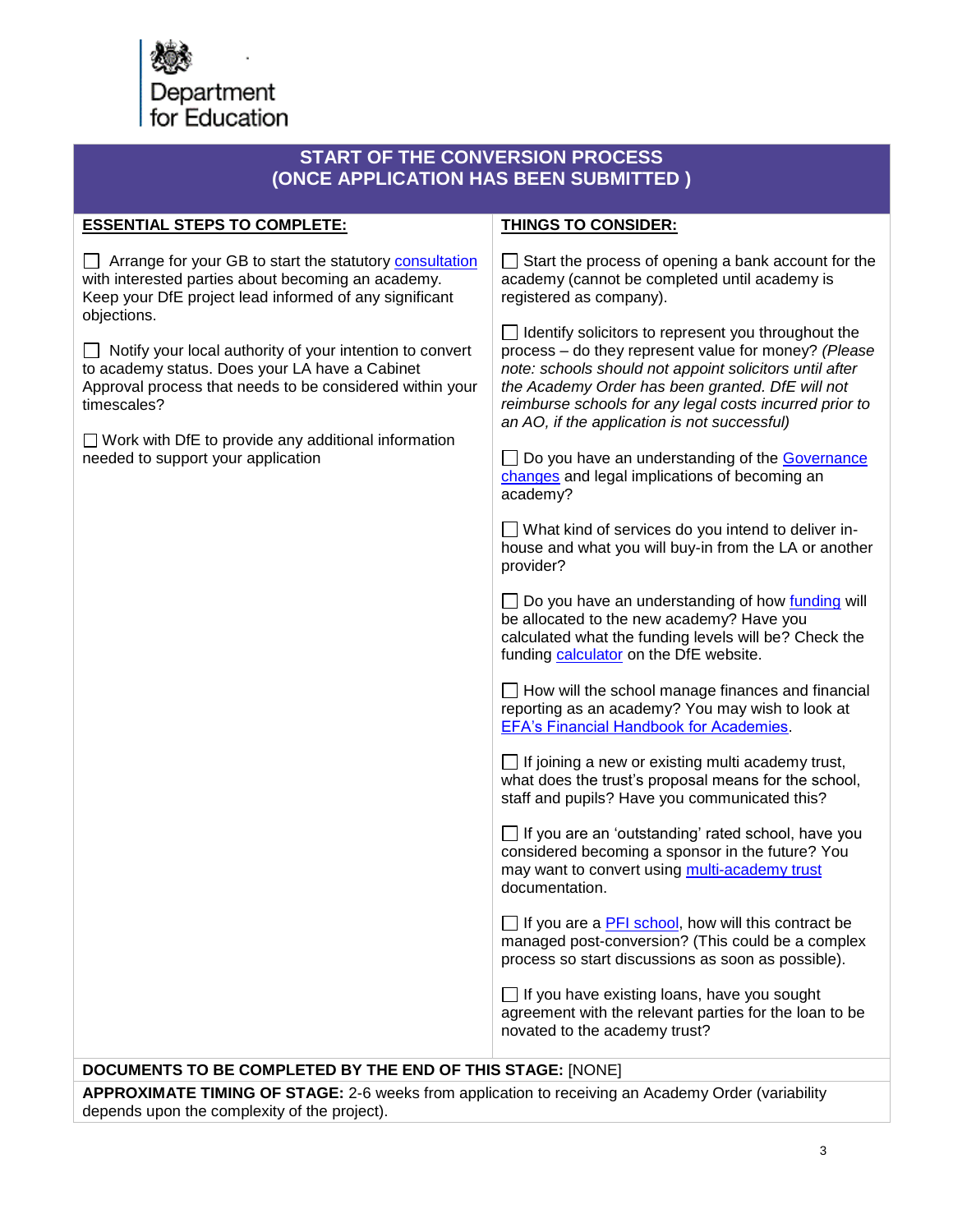

## **ACADEMY ORDER GRANTED**

*DfE releases £25k Support Grant to School to cover legal advice, consultation costs and other expenses*

| <b>ESSENTIAL STEPS TO COMPLETE:</b>                                                                                                                                                                                                               | <b>THINGS TO CONSIDER:</b>                                                                                                                                                                                                                                                                                        |
|---------------------------------------------------------------------------------------------------------------------------------------------------------------------------------------------------------------------------------------------------|-------------------------------------------------------------------------------------------------------------------------------------------------------------------------------------------------------------------------------------------------------------------------------------------------------------------|
| $\Box$ Liaise with DfE on how to meet any conditions of the<br>Academy Order (where applicable)                                                                                                                                                   | $\Box$ Have you received a signed letter confirming your<br>Academy Order?                                                                                                                                                                                                                                        |
| $\Box$ If you decide to do so, appoint solicitors to act on your<br>behalf throughout the process.                                                                                                                                                | $\Box$ Have you decided on the name of your new<br>academy? Are you introducing new ethos,<br>documentation, logo? How will you do this?                                                                                                                                                                          |
| $\Box$ Arrange for the employer to start the formal TUPE<br>information and consultation process with staff.                                                                                                                                      | $\Box$ Are there building works planned or underway at<br>your school? When will they be finished? Who is                                                                                                                                                                                                         |
| $\Box$ If you are using solicitors, instruct them to complete<br>and return the Land Questionnaire, based on DfE model<br>document, by 1 <sup>st</sup> published deadline (usually 6-8 weeks                                                      | funding them? If not finished by conversion date, what<br>needs to be agreed to safeguard post-conversion<br>completion?                                                                                                                                                                                          |
| prior to conversion date). Check that this includes any<br>shared use or leisure facilities, childrens centre or nursery<br>provision.                                                                                                            | $\Box$ Have you received the £25k support grant? Contact<br>your DfE Project Lead if not received within 2 weeks of<br>AO granted.                                                                                                                                                                                |
| $\Box$ If you are using solicitors, instruct them to complete<br>the Memorandum and Articles of Association based on<br>DfE model documents. Send drafts to DfE for approval by<br>1 <sup>st</sup> published deadline (usually 6-8 weeks prior to | $\Box$ How will your support grant be spent? Consider<br>keeping a log of expenditure on conversion process                                                                                                                                                                                                       |
| conversion date).                                                                                                                                                                                                                                 | Do you need to seek specialist advice on any<br>matters at this point?                                                                                                                                                                                                                                            |
| $\Box$ If you are using solicitors, instruct them to submit a<br>draft <b>Funding Agreement</b> to DfE for approval by 1 <sup>st</sup><br>published deadline (usually 6-8 weeks prior to conversion<br>date).                                     | $\Box$ Have you agreed land and building leasing or<br>transfer arrangements with the current landowners?                                                                                                                                                                                                         |
| $\Box$ If necessary, work with your solicitor to revise draft<br>documents as per instructions from DfE and re-submit<br>final version signed, in hard copy, by final published<br>deadline (usually 2-4 weeks prior to conversion date).         | $\Box$ Have you decided on the exact composition of the<br>Board of Governors/Directors of the academy trust?<br>This must be agreed between the academy trust and<br>the Secretary of State and set out in the Articles of<br>Association, which will be attached to the Funding<br>Agreement for every academy. |
| $\Box$ If you are using solicitors, instruct them to make legal<br>arrangements for the land transfer or lease of the school<br>site, including appropriate searches and title and<br>covenant checks, and any shared-use arrangements            | Has the statutory consultation been launched?<br>When will it be completed? How are you handling<br>responses?                                                                                                                                                                                                    |
| If your school has received a loan from the local authority<br>$\Box$ If you are using solicitors, instruct them to draw up a                                                                                                                     | $\Box$ Are the support arrangements with the partner<br>school(s) in place?                                                                                                                                                                                                                                       |
| legal agreement with the local authority to transfer<br>responsibility for the loan (can form part of the CTA).<br>Send a copy to DfE.                                                                                                            | How will pensions and payroll for staff be handled?                                                                                                                                                                                                                                                               |
| If your school has a Diocesan Ioan<br>$\Box$ Sign an agreement with the Diocese to continue<br>repayment on the previously agreed schedule. Send a<br>copy to DfE.                                                                                | $\Box$ Have you received an indicative funding statement<br>from EFA? Does this reflect your understanding of<br>funding post-conversion?                                                                                                                                                                         |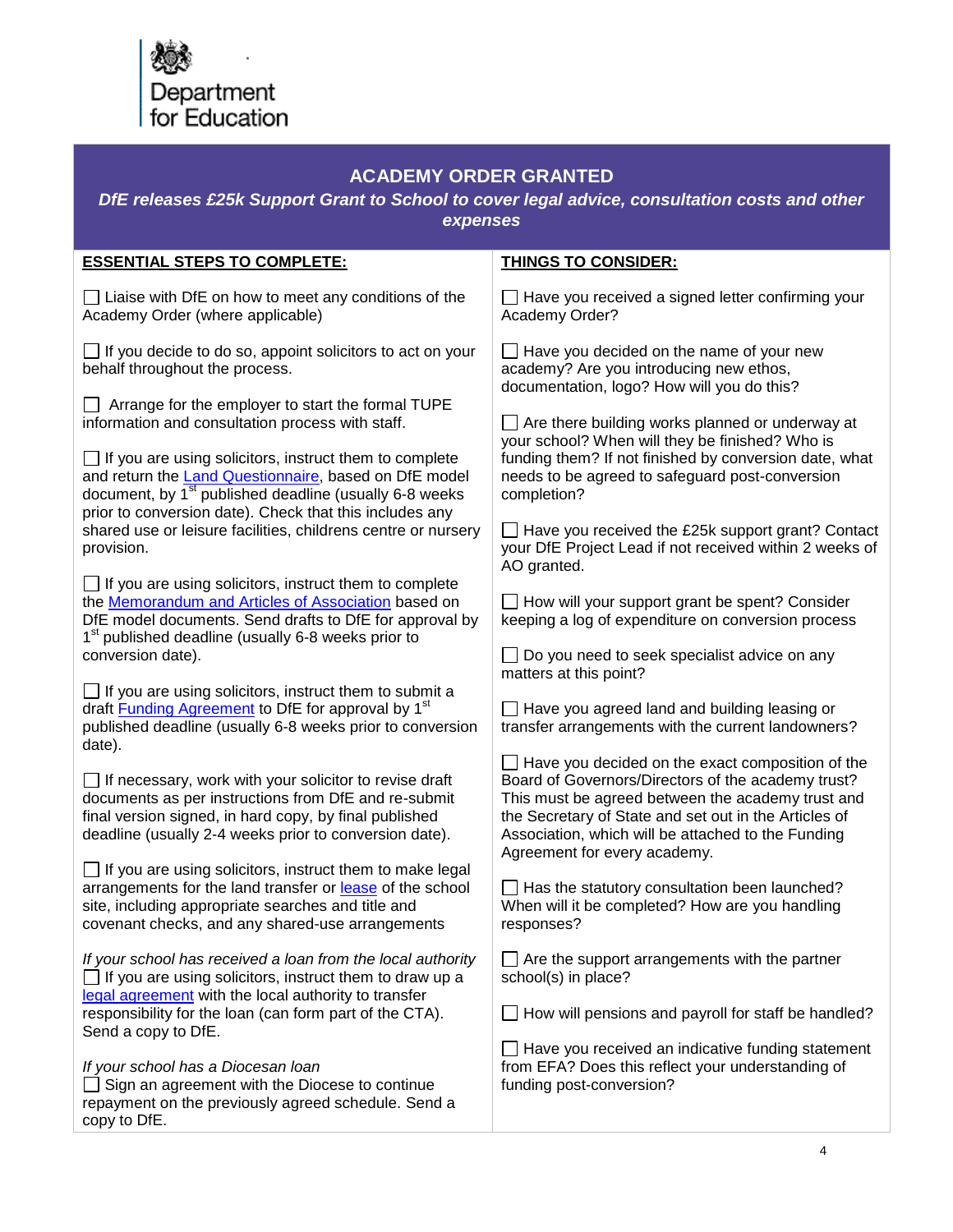

| <b>ESSENTIAL STEPS TO COMPLETE (cont'd):</b>                                                                                                                                                                                                                                                                                     | <b>THINGS TO CONSIDER (cont'd):</b>                                                                                                                  |
|----------------------------------------------------------------------------------------------------------------------------------------------------------------------------------------------------------------------------------------------------------------------------------------------------------------------------------|------------------------------------------------------------------------------------------------------------------------------------------------------|
| If your school has a PFI contract<br>$\Box$ Instruct your solicitors to draw up (or novate to the<br>academy trust) an agreement between all parties to the<br>PFI contract about the management of the contract post-<br>conversion                                                                                             | $\Box$ Have you researched insurance to cover the school<br>from the day of opening? You are use the CPC<br>framework to help you procure insurance. |
| If there is shared use of facilities on the site of the school<br>Draw up (or novate to the academy trust) a shared-use<br>agreement for the facilities on the site of school, and send<br>a copy to DfE.                                                                                                                        |                                                                                                                                                      |
| If there is any building work due to be completed after a<br>school converts to academy status<br>Obtain agreement on responsibilities for completing<br>the building work (for example with the local authority), to<br>ensure that unfunded liabilities do not pass to the<br>academy trust. Send copies of agreements to DfE. |                                                                                                                                                      |
| $\Box$ Once they are agreed by DfE, instruct your solicitors to<br>file your Memorandum and Articles of Association File at<br>Companies House. Add company number to Funding<br>Agreement.                                                                                                                                      |                                                                                                                                                      |
| DOCUMENTS TO BE COMPLETED BY THE END OF THIS STAGE:                                                                                                                                                                                                                                                                              |                                                                                                                                                      |
| $\Box$ Land questionnaire – to be submitted to lawyers once Academy Order has been approved                                                                                                                                                                                                                                      |                                                                                                                                                      |
| Funding Agreement (Master Funding Agreement plus Supplementary Funding Agreements for Multi Academy<br>Trusts)                                                                                                                                                                                                                   |                                                                                                                                                      |
| FA Annexes including Memorandum and Articles of Association                                                                                                                                                                                                                                                                      |                                                                                                                                                      |
| Deeds of Variation (where applicable)                                                                                                                                                                                                                                                                                            |                                                                                                                                                      |
| Schedule of Changes (where applicable)                                                                                                                                                                                                                                                                                           |                                                                                                                                                      |
| □ Supplemental land agreement (where applicable)                                                                                                                                                                                                                                                                                 |                                                                                                                                                      |
| Trust Modification Order (where applicable)                                                                                                                                                                                                                                                                                      |                                                                                                                                                      |
| Direction to transfer(where applicable)                                                                                                                                                                                                                                                                                          |                                                                                                                                                      |
| APPROXIMATE TIMING OF STAGE: 6-8 weeks from AO granted to completion of legal documentation (depending<br>upon time allowed within DfE published deadlines and school's target conversion date)                                                                                                                                  |                                                                                                                                                      |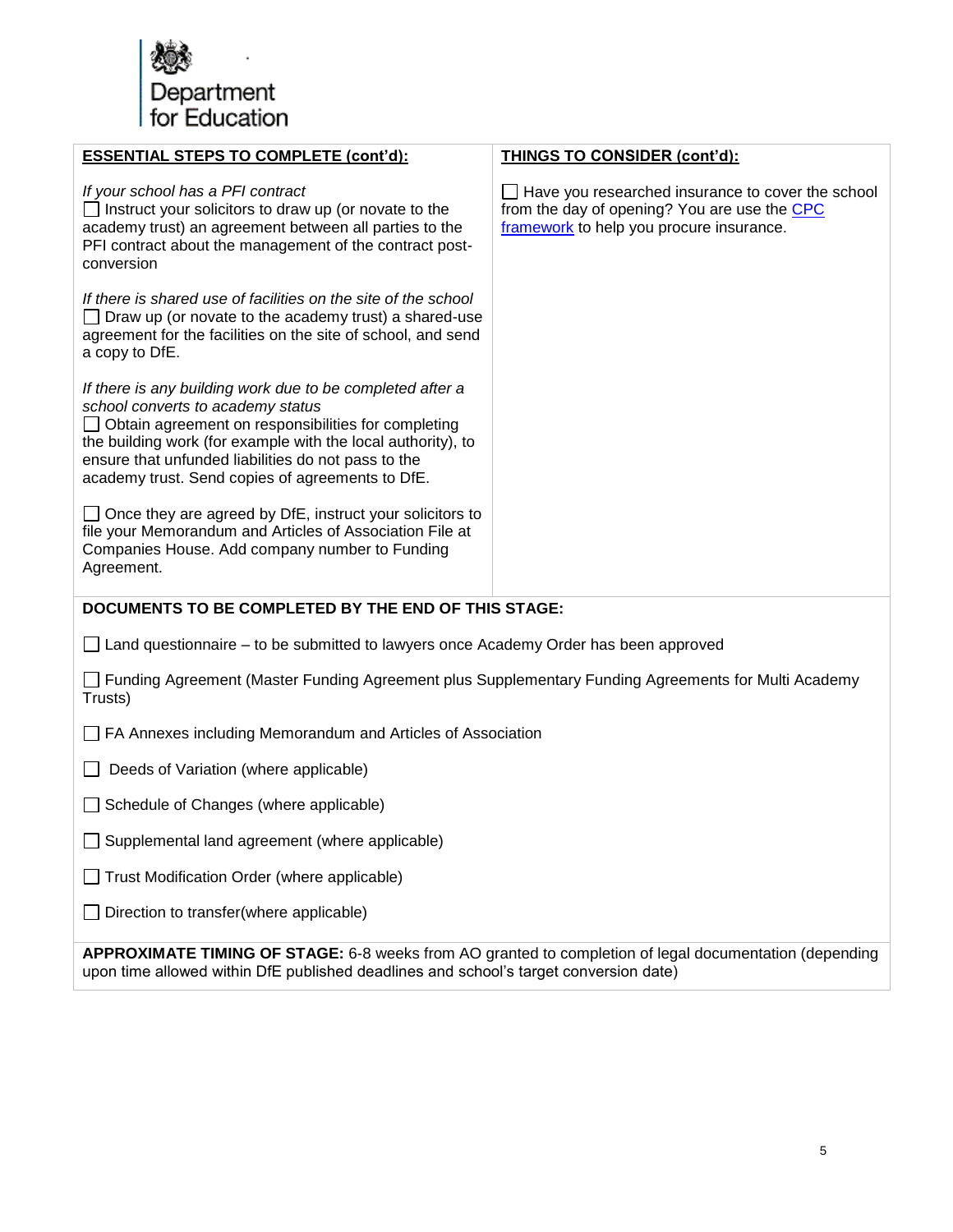

| <b>ACADEMY TRUST ESTABLISHED</b>                                                                                                                                                                                                                       |                                                                                                                                                                                                                                                                      |
|--------------------------------------------------------------------------------------------------------------------------------------------------------------------------------------------------------------------------------------------------------|----------------------------------------------------------------------------------------------------------------------------------------------------------------------------------------------------------------------------------------------------------------------|
| <b>ESSENTIAL STEPS TO COMPLETE:</b><br>Send two final signed (undated) hard copies of the<br>Funding Agreement (plus annexes and supplemental<br>agreements) to DfE by published deadline.                                                             | <b>THINGS TO CONSIDER:</b><br>$\Box$ Have you reviewed any contracts held with external<br>suppliers, for such services as catering, cleaning,<br>security, and ICT products and services? If you wish to<br>maintain a contract with an existing supplier, you will |
| Open a bank account for the newly-formed Academy<br>Trust and provide details of the account to EFA                                                                                                                                                    | need to discuss with the supplier how it could be<br>transferred to the Academy Trust.                                                                                                                                                                               |
| Conclude the statutory consultation with interested<br>parties. Inform DfE of the outcome.                                                                                                                                                             | $\Box$ Have you decided how to procure services previously<br>provided by or bought from the local authority?                                                                                                                                                        |
| Confirm with DfE that the TUPE consultation is<br>complete.                                                                                                                                                                                            | Have you discussed renewal or transfer of software<br>licenses with your software supplier(s)?                                                                                                                                                                       |
| Agree arrangements for novation of contracts, if<br>applicable, between the local authority and external<br>suppliers.                                                                                                                                 | □ Carry out any required CRB checks and disclosures<br>for new staff including Trust staff (where applicable)                                                                                                                                                        |
| Discuss and agree the Commercial Transfer                                                                                                                                                                                                              | $\Box$ Are the school's existing financial systems suitable<br>for the requirements of your new Academy?                                                                                                                                                             |
| Agreement (for the transfer of staff, assets and contracts<br>to the Trust), and send confirmation to DfE                                                                                                                                              | Have you registered with the Charity Commission?                                                                                                                                                                                                                     |
| Confirm with DfE that the lease has been agreed and<br>signed, including any sub-lease or service level<br>agreements.                                                                                                                                 | $\Box$ Have you registered, or asked your pensions<br>administrator to register your Academy Trusts with<br>Teachers' Pensions? This enables you to use the                                                                                                          |
| $\Box$ Put in place arrangements for pension registrations,<br>obtain the details of the relevant pension authority which<br>presently administers the LGPS scheme, and make<br>contact with Teachers' Pensions about the Teachers'<br>Pension Scheme. | Secure Transfer Utility (STU) to send sensitive data<br>about your teaching staff. Email a request to:<br>tpstu@teacherspensions.co.uk                                                                                                                               |
| $\Box$ If applicable, confirm with DfE that the Diocese has<br>given their final consent for conversion.                                                                                                                                               |                                                                                                                                                                                                                                                                      |
| DOCUMENTS TO BE COMPLETED BY THE END OF THIS STAGE:                                                                                                                                                                                                    |                                                                                                                                                                                                                                                                      |
| New Bank Account Details Form (sent to EFA)                                                                                                                                                                                                            |                                                                                                                                                                                                                                                                      |
| Report on statutory consultation (for school's records)                                                                                                                                                                                                |                                                                                                                                                                                                                                                                      |
| The lease is in place and has been signed                                                                                                                                                                                                              |                                                                                                                                                                                                                                                                      |
| The CTA has been agreed and signed                                                                                                                                                                                                                     |                                                                                                                                                                                                                                                                      |
| All PFI paperwork is in place (where applicable)                                                                                                                                                                                                       |                                                                                                                                                                                                                                                                      |
| Any other relevant legal agreement has been agreed and signed                                                                                                                                                                                          |                                                                                                                                                                                                                                                                      |
|                                                                                                                                                                                                                                                        |                                                                                                                                                                                                                                                                      |

**APPROXIMATE TIMING OF STAGE:** 1-2 weeks from final DfE clearance of legal documentation to establishment of Academy Trust (can be quicker if CTA and lease are in place earlier)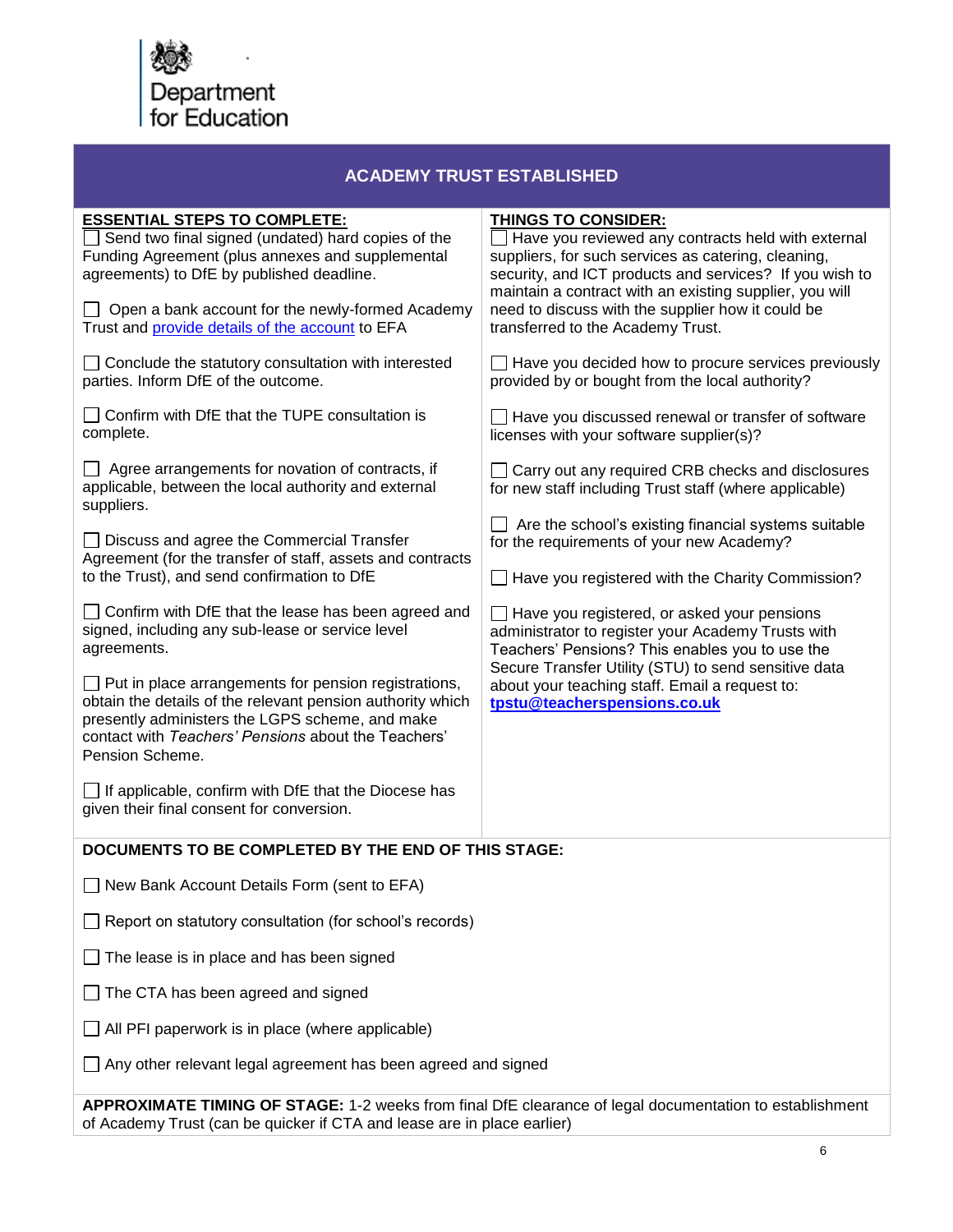

| <b>FUNDING AGREEMENT SIGNED AND SEALED</b>                                                                                                                                                                                                                                                                                                                                                                                                                                                                                                                                                                                                                                                                                                                                                                                                                                                                                                                                                                                               |                                                                                                                                                                                                                                                                                                                                                                                                                                                                                                                                                                                                                                                                                                                                                                                            |
|------------------------------------------------------------------------------------------------------------------------------------------------------------------------------------------------------------------------------------------------------------------------------------------------------------------------------------------------------------------------------------------------------------------------------------------------------------------------------------------------------------------------------------------------------------------------------------------------------------------------------------------------------------------------------------------------------------------------------------------------------------------------------------------------------------------------------------------------------------------------------------------------------------------------------------------------------------------------------------------------------------------------------------------|--------------------------------------------------------------------------------------------------------------------------------------------------------------------------------------------------------------------------------------------------------------------------------------------------------------------------------------------------------------------------------------------------------------------------------------------------------------------------------------------------------------------------------------------------------------------------------------------------------------------------------------------------------------------------------------------------------------------------------------------------------------------------------------------|
| <b>ESSENTIAL STEPS TO COMPLETE:</b>                                                                                                                                                                                                                                                                                                                                                                                                                                                                                                                                                                                                                                                                                                                                                                                                                                                                                                                                                                                                      | <b>THINGS TO CONSIDER:</b>                                                                                                                                                                                                                                                                                                                                                                                                                                                                                                                                                                                                                                                                                                                                                                 |
| Arrange for the Board of Governors/Directors of the<br>Academy Trust to appoint a Responsible Officer to<br>monitor and check the Academy's financial<br>management.<br>$\Box$ Arrange insurance, which must start from midnight<br>of the date of conversion, for:<br>premises and contents;<br>business interruption;<br>$\bullet$<br>employer's liability and public liability<br>$\bullet$<br>insurance; and<br>any statutory motor transport insurance.<br>$\bullet$<br>$\Box$ Arrange for the Governors to notify the Information<br>Commissioner's Office (ICO) in writing that the<br>Academy will now be responsible for processing<br>personnel and pupil data. A fee of £500 is payable to<br>the ICO.<br>$\Box$ Transfer any surplus money from school bank<br>account to new Academy Trust account and close<br>school bank account.<br>Send a starter notification to Teachers' Pensions<br>for each teacher, including part-time teachers, using<br>form TR6, which is available online at:<br>www.teacherspensions.co.uk | □ Check EDUBASE for your Unique Reference Number.<br>Contact DfE if it doesn't appear a week after conversion.<br>$\Box$ To whom should the final signed hard copy FA be<br>sent? To the school, Trust or solicitors?<br>$\Box$ When and how will the FA be uploaded to the school's<br>website?<br>$\Box$ Have you prepared for day of opening? Do you need to<br>roll out new signage, logos, website etc.? Are pupils and<br>parents aware of opening day?<br>If you are a secondary school<br>Have you notified the National Centre Number<br>Register, run by Oxford, Cambridge & RSA examinations<br>(OCR) on behalf of all the Joint Council for Qualifications<br>(JCQ) awarding bodies, to let them know<br>about your change of status to an Academy, and any<br>change of name? |
| DOCUMENTS TO BE COMPLETED BY THE END OF THIS STAGE:                                                                                                                                                                                                                                                                                                                                                                                                                                                                                                                                                                                                                                                                                                                                                                                                                                                                                                                                                                                      |                                                                                                                                                                                                                                                                                                                                                                                                                                                                                                                                                                                                                                                                                                                                                                                            |
| Insurance policy documents and certificate (retain for own records)                                                                                                                                                                                                                                                                                                                                                                                                                                                                                                                                                                                                                                                                                                                                                                                                                                                                                                                                                                      |                                                                                                                                                                                                                                                                                                                                                                                                                                                                                                                                                                                                                                                                                                                                                                                            |
| <b>Starter notification for Teachers' Pensions</b>                                                                                                                                                                                                                                                                                                                                                                                                                                                                                                                                                                                                                                                                                                                                                                                                                                                                                                                                                                                       |                                                                                                                                                                                                                                                                                                                                                                                                                                                                                                                                                                                                                                                                                                                                                                                            |
| <b>APPROXIMATE TIMING OF STAGE: 1 week</b>                                                                                                                                                                                                                                                                                                                                                                                                                                                                                                                                                                                                                                                                                                                                                                                                                                                                                                                                                                                               |                                                                                                                                                                                                                                                                                                                                                                                                                                                                                                                                                                                                                                                                                                                                                                                            |